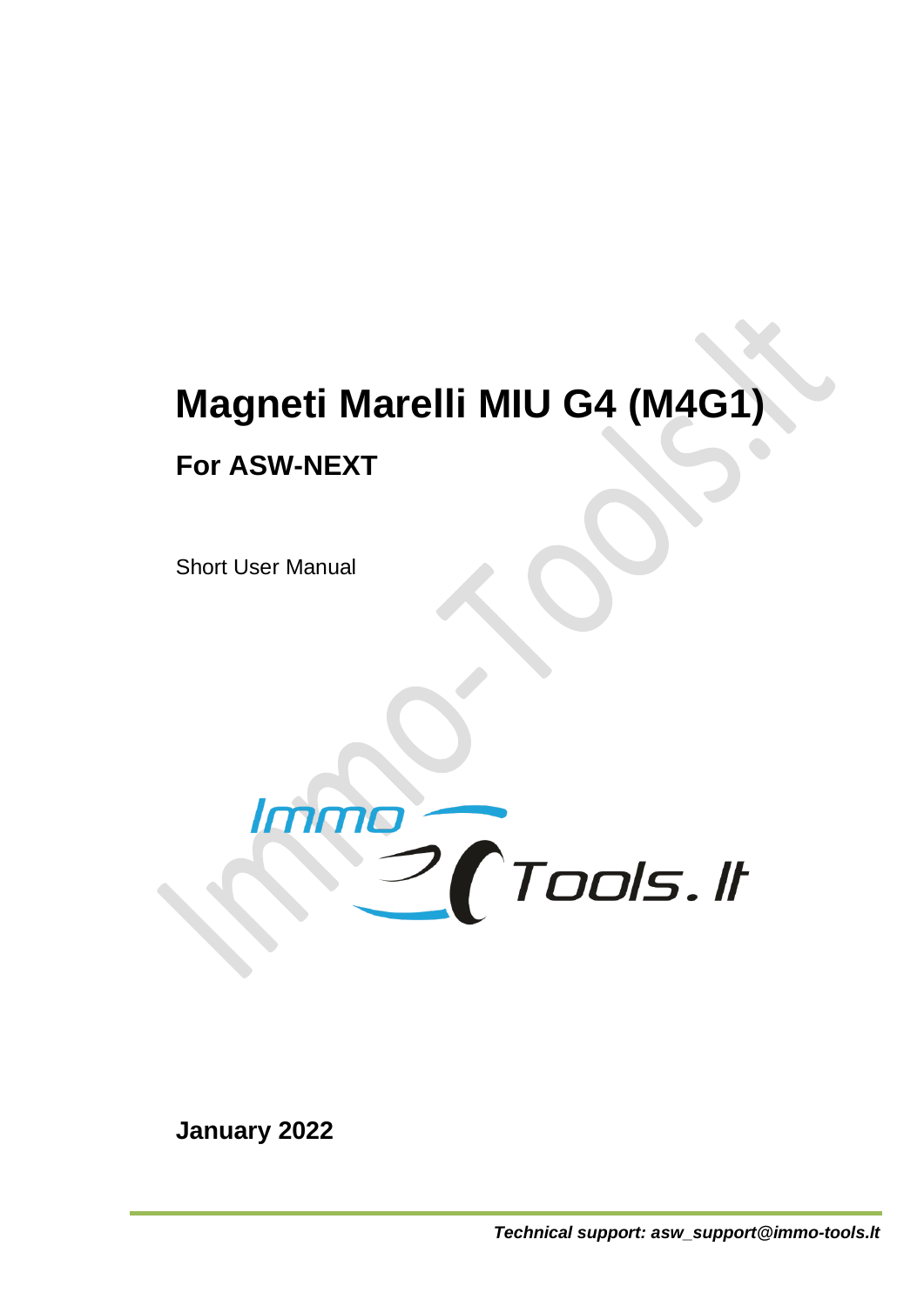**Key making procedures described in this document applies to MIUG4 used in scooters with regular key blade. Scooters with keyless immobilizer system (2021+) stores keys in the KEYLESS module, not in MIU G4 by itself. MIU G4 only holds ECU<>KEYLESS synchronization data.**

**Wiring diagram for MIU G4 basic connection is the same for both immobilizer types, except of missing output for LED control and missing input from transponder antenna when MIUG4 is used in KEYLESS immobilizer system. Power supply and CAN-BUS pins are at same positions.** 

**EEPROM R/W by CAN-BUS is still possible for every type of MIU G4.**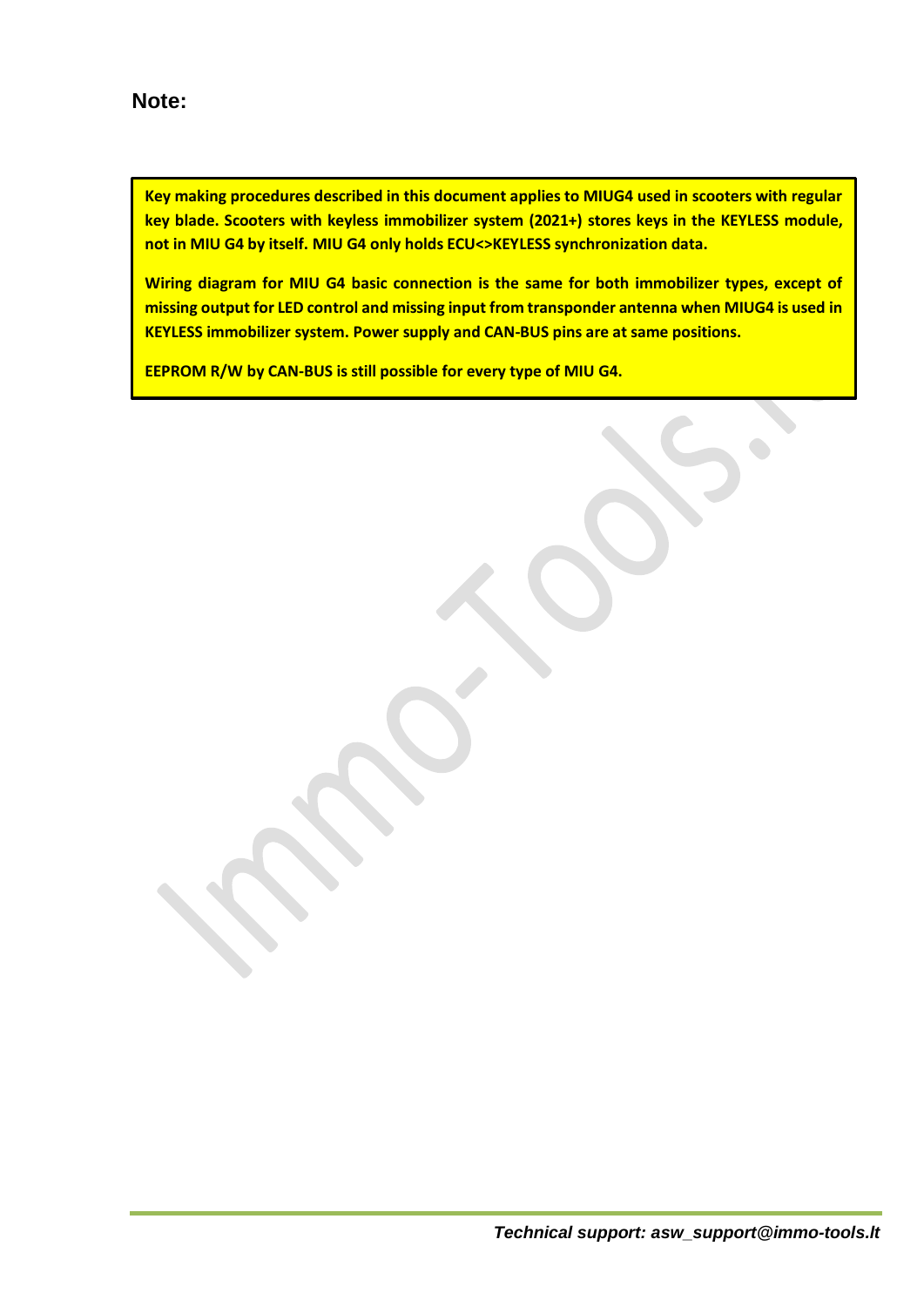#### **1. How to connect?**

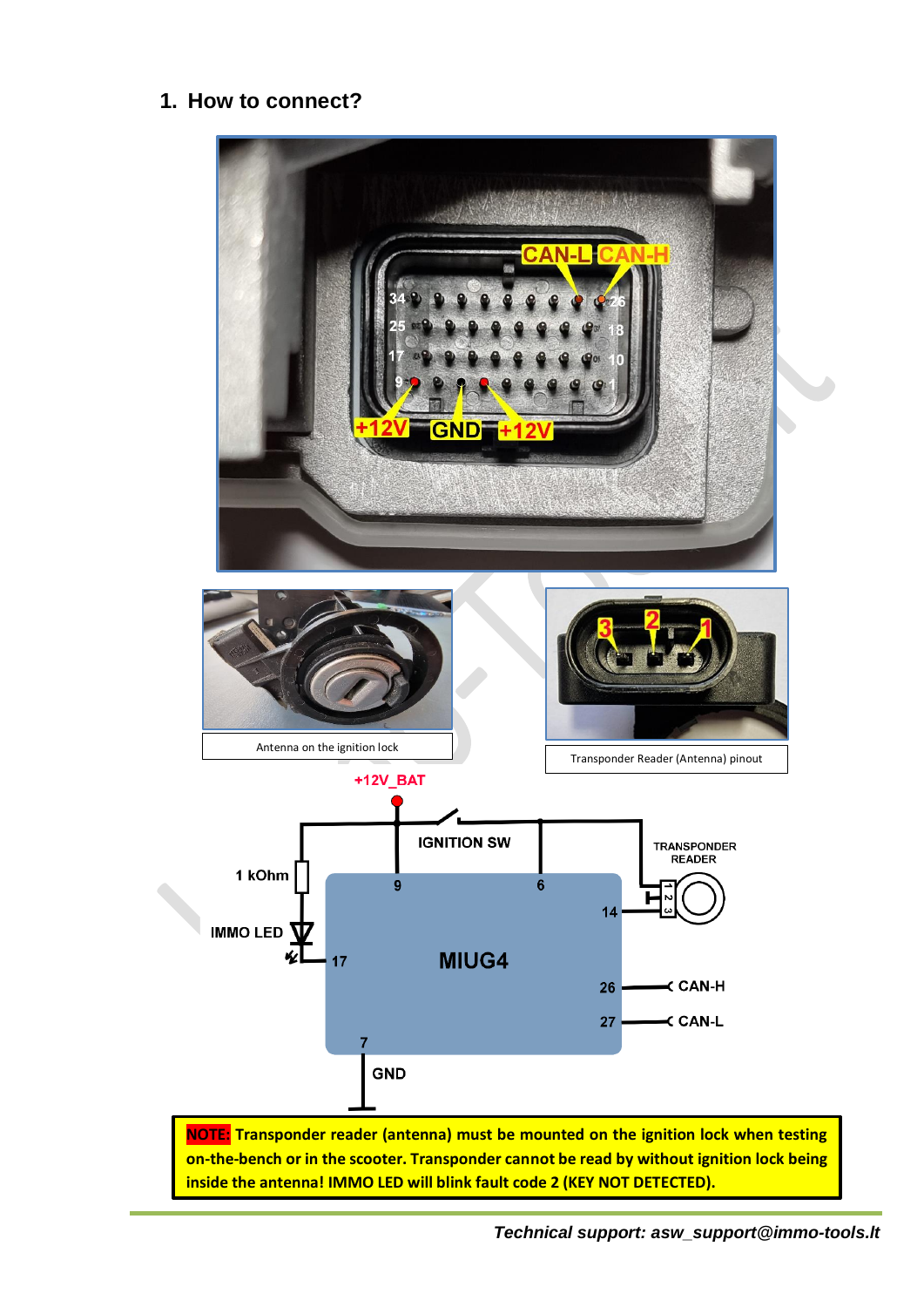## **2. Transponder PCF7936**

**NOTE: Use PCF7936 transponder only! HITAG2 emulating transponders (TPX3/TPX4/CN2 or similar) are not accepted here as they do not support Read Only Modes!**

**NOTE: Transponder is ready to start engine. No EEPROM modification in MIUG4 is required.** 

Genuine key for scooter with **MIU G4** has **PCF7936** configured to **Read Only Mode ISO 11784/5**. To select this mode use **Hitag2 programmer** and set transponder configuration bits in TMCF as follows:

$$
MS1 = 0
$$
  

$$
MS0 = 0
$$

**NOTE: Older or cheap Hitag2 programmer does not accept modification of MS0 / MS1. For example Zed-Bull is not suitable for MIU G4 key making to PCF7936!**

**Transponder will be rejected by MIU G4 without configuration of MS0 = 0 / MS1 = 0**

**PCF7936 programming steps:**

• Make sure **PCF7936** is blank. Set factory default password / encryption key

in the Hitag2 programmer (4D 49 4B 52 4F 4E).

- Read EEPROM from **MIUG4** by CAN-BUS or open EEPROM dump
- 

Press button **the Transponders** to decode transponder data

- Write data from four yellow fields **USER0**-**USER3** in the transponder dialog
- to the fields **USER0**, **USER1**, **USER2**, **USER3** of Hitag2 programmer.

Program these fields one by one to PCF7936.

|  |         | Data for PCF7936    |                         |  |  |                  | www.mk3.com                               |               |                                                                                            |    |                   |             | $\times$<br>$\Box$ |  |
|--|---------|---------------------|-------------------------|--|--|------------------|-------------------------------------------|---------------|--------------------------------------------------------------------------------------------|----|-------------------|-------------|--------------------|--|
|  | Pg.0 ID |                     | XX XX XX XX             |  |  |                  | File Tools Utilites Special Function Help |               |                                                                                            |    |                   |             |                    |  |
|  | Pq.1    | PASSWORD / ISK LOW  | XX XX XX XX             |  |  | Н                | ĐТ<br>$\circ$                             |               | $\sqrt{ }$ o                                                                               |    |                   |             |                    |  |
|  | Pq.2    | RESERVED / ISK_HIGH | XX XX XX XX             |  |  |                  |                                           |               | PCF   TEMIC   TEXAS   DST128   Megamos 48   Megamos 8E Hitag2   HitagPro   HitagAES/Hitag3 |    |                   |             |                    |  |
|  | Pq.3    | CFG / PSW           | XX XX XX<br>00          |  |  | PCF7936          | Select Type TP<br>$\vert \cdot \vert$     |               |                                                                                            |    |                   |             |                    |  |
|  | Pq.4    | USER 0              | <b>BA C1 12 23</b>      |  |  |                  |                                           |               |                                                                                            |    |                   |             |                    |  |
|  |         | Pg.5 USER 1         | 34 46 7F D <sub>2</sub> |  |  | $-\mathsf{Data}$ | 10 IO                                     |               | -RCF<br><b>RSKL</b>                                                                        | 4  | Encryption Key-   |             |                    |  |
|  | Pq.6    | USER <sub>2</sub>   | <b>BA C1 12 23</b>      |  |  | <b>ISKL</b>      | 4D <sub>4</sub><br>52                     | $\frac{1}{2}$ | <b>RSKH</b>                                                                                |    | 4D 49 4B 52 4F 4E |             |                    |  |
|  |         | Pa.7 USER 3         | 34 46 7F D <sub>2</sub> |  |  | <b>ISKH</b>      | 00, 2 <br>4E                              | $\clubsuit$   | <b>RCF</b>                                                                                 | 47 |                   |             | $\Box$             |  |
|  |         |                     |                         |  |  |                  | TMFC 06 02 4 42                           |               | Sync                                                                                       | 47 |                   |             |                    |  |
|  |         |                     |                         |  |  |                  | User0 BA C1 12 23                         |               | <b>Status</b>                                                                              |    |                   |             |                    |  |
|  |         |                     |                         |  |  |                  | User1 34 46 7F D2                         |               | Encoding: Manchester                                                                       |    |                   |             |                    |  |
|  |         |                     |                         |  |  |                  | User2 BA C1 12 23                         |               | Access: OK!                                                                                |    |                   |             |                    |  |
|  |         |                     |                         |  |  |                  | User3 34 46 7F D2                         |               | Mode: Password                                                                             |    |                   |             |                    |  |
|  |         |                     |                         |  |  | 18:20:04         |                                           |               |                                                                                            |    |                   | <b>IDLE</b> | 0%                 |  |

*Technical support: asw\_support@immo-tools.lt*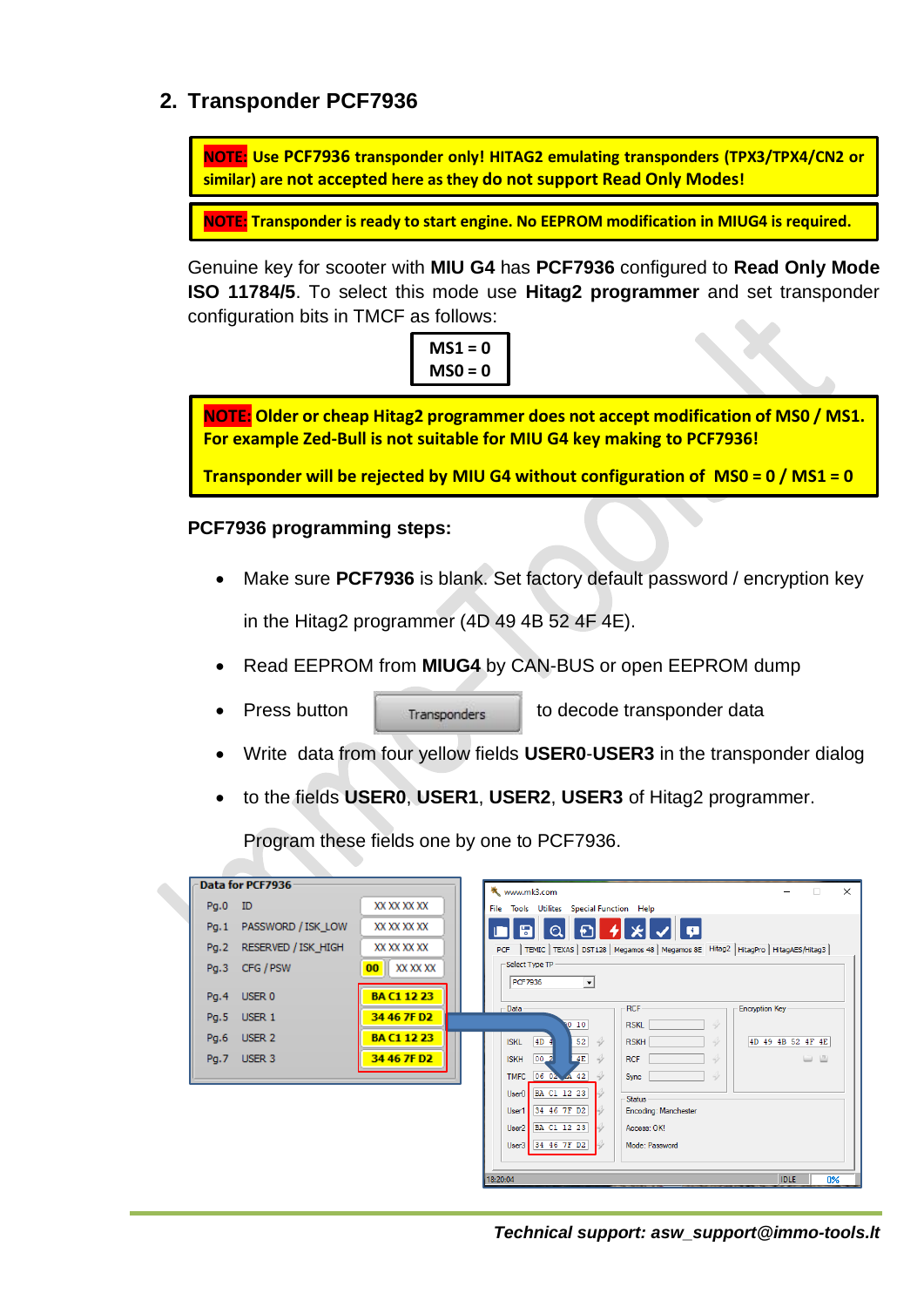• Go to transponder configuration menu in Hitag2 programmer and **clear all bits**. It may look different for various Hitag2 programers but main idea is the same. Example ilustrates configuration menu in MK3, please find out by yourself how it looks in your particular Hitag2 programmer.

| <b>Before</b>                                                                                                                                                                                                                                                                                        | <b>After</b>                                                                                                                                                                                                                                                                                                |
|------------------------------------------------------------------------------------------------------------------------------------------------------------------------------------------------------------------------------------------------------------------------------------------------------|-------------------------------------------------------------------------------------------------------------------------------------------------------------------------------------------------------------------------------------------------------------------------------------------------------------|
| <b>TMCF Tool</b><br>$\mathbf x$                                                                                                                                                                                                                                                                      | <b>TMCF Tool</b>                                                                                                                                                                                                                                                                                            |
| TMFC Setting<br>SKL Secret Key Lock (OTP)<br>PG3L Page 3 Lock (OTP)<br>PWP1 Protect Write Page 4,5<br>PWP0 Protect Write Page 6,7<br>ENC Enable Crypto Mode<br>MS1 Read Only Mode Select<br>MS0 Read Only Mode Select<br>DCS Data Coding (0-MC/1-BF)<br>06<br>Config Byte<br>Read TMCF<br>Write TMCF | <b>TMFC Setting</b><br>SKL Secret Key Lock (OTP)<br>PG3L Page 3 Lock (OTP)<br>PWP1 Protect Write Page 4,5<br>PWP0 Protect Write Page 6,7<br>ENC Enable Crypto Mode<br>MS1 Read Only Mode Select<br>MS0 Read Only Mode Select<br>DCS Data Coding (0-MC/1-BF)<br>00<br>Config Byte<br>Read TMCF<br>Write TMCF |

• Write configuration **00** to transponder. From this point **PCF7936,** configured in such way, will be recognized by universal transponder programmer as **TEMIC11**.

**NOTE: Proceed with transponder configuration change to Read Only Mode only after user pages USER0-USER3 have been programmed with key data, extracted from MIUG4 EEPROM.** 

**In other words, program USER0-USER3 right before setting transponder configuration to "00".**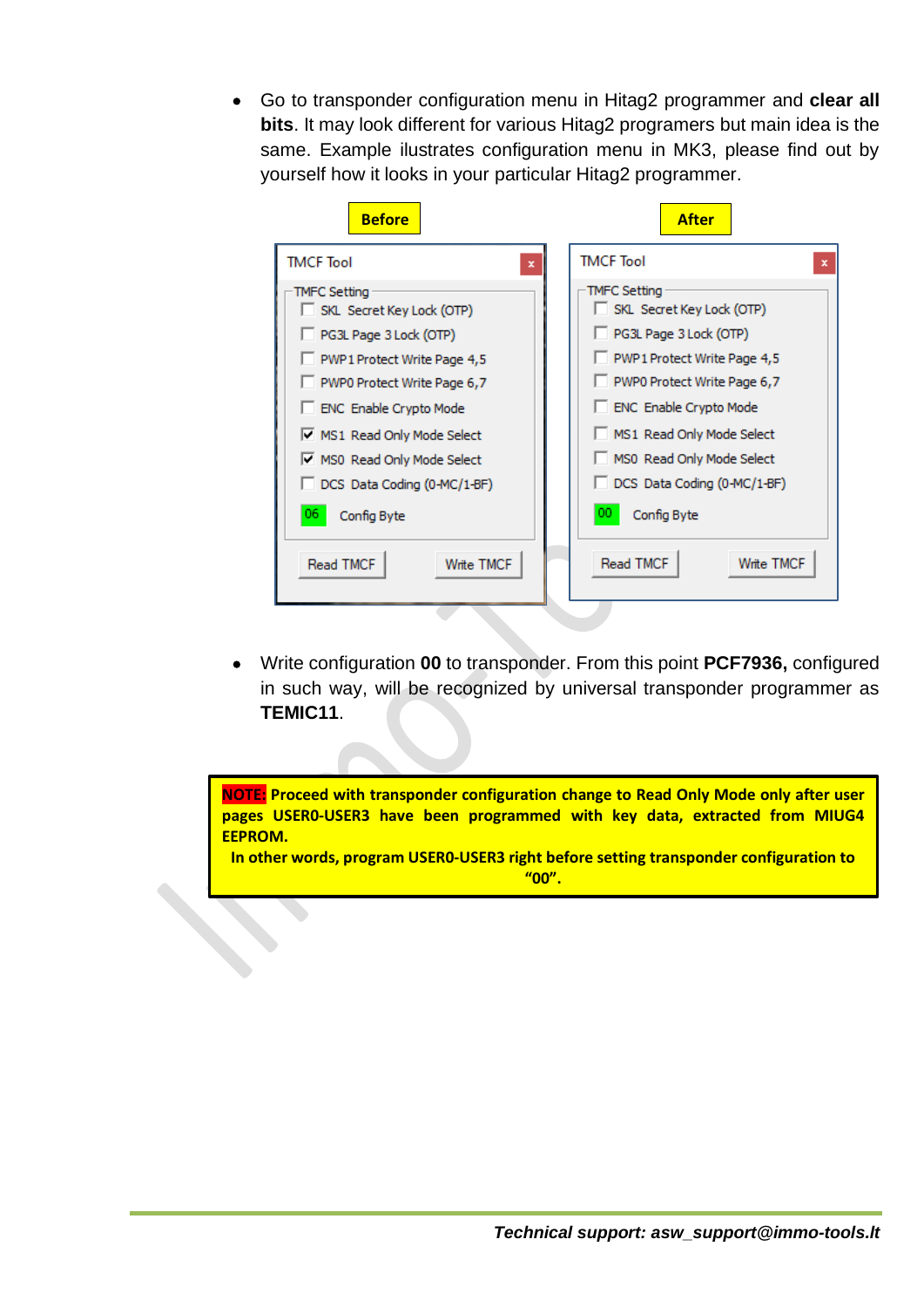## **3. Transponder T5**

**NOTE: Transponder is ready to start engine. No EEPROM modification in MIUG4 is required.** 

**MIUG4** uses transponder data encoded in **BiPhase**. The fact that regular **T5-11** is encoded in **Manchester** does not allow us to use a basic **T5** programmer. Solution is to program data into **T5** in extended configuration mode where **BiPhase** encoding can be selected. Most of modern transponder programmers have extended configuration for **T5**.

- Read EEPROM from **MIUG4** by CAN-BUS or open EEPROM dump
- **Press EXECUTE:** Transponders button to decode transponder data
- Select "T5 Configuration" in your transponder programmer
- Write data from <**Data for T5-Biphase**> to **T5** programmer and set

configuration bits in every cofiguration category as specified.



*Technical support: asw\_support@immo-tools.lt*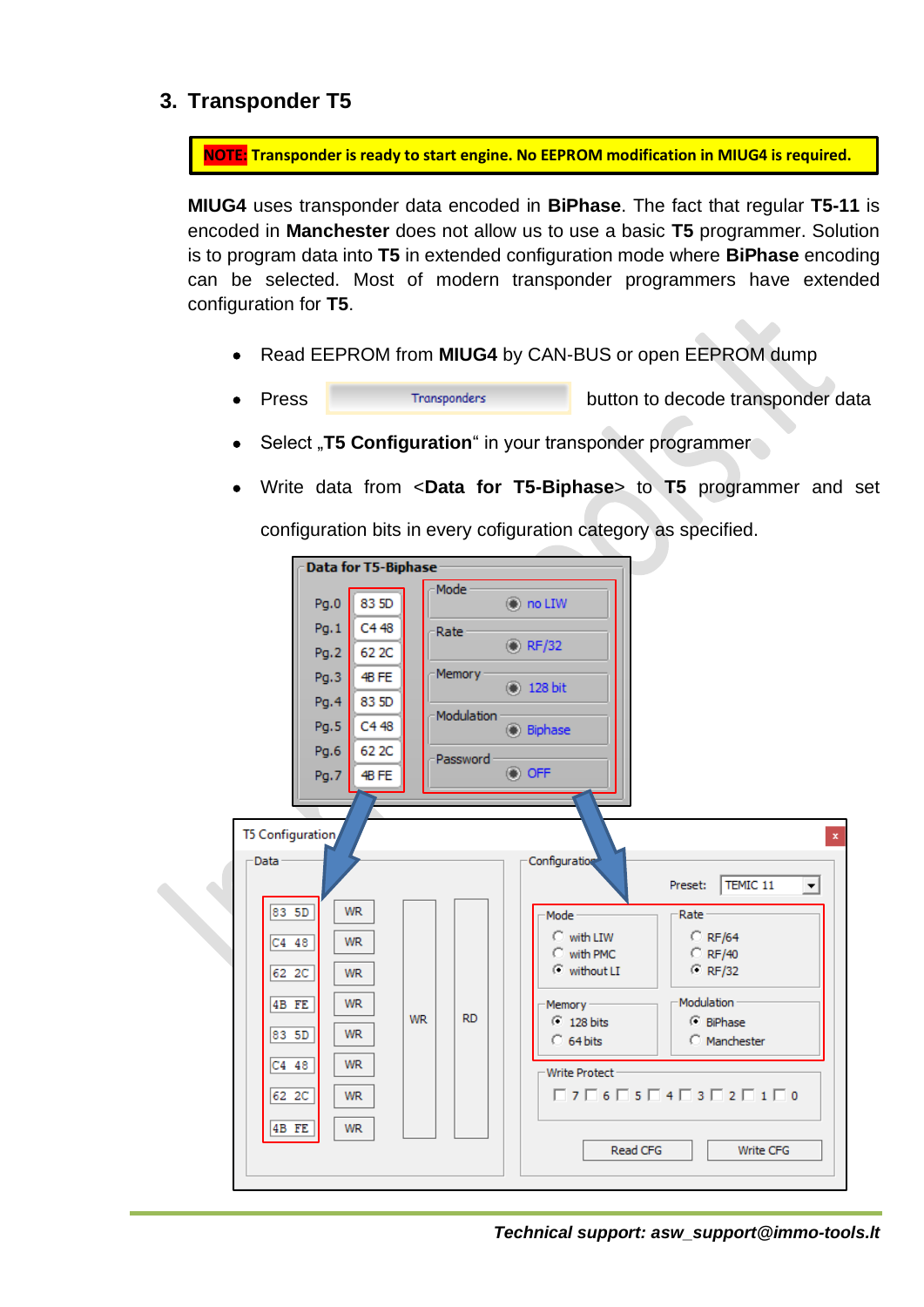# **4. Convert T5 TYPE-11 to EEPROM format**

Because of differences in encoding (Manchester / BiPhase), data is represented in the wrong way when key with **PCF7936** was read as **T5-11** using universal transponder programmer. Readout from ZedBull, Tango, TagKeyTool or any other universal programmer can be converted to EEPROM format with a header "**BA C1**". Please note, that under certain speciffic circumstances convertion may be inaccurate.

| - Convert T5 TYPE-11 to EEPROM format |                                       |  |
|---------------------------------------|---------------------------------------|--|
| <b>T5 TYPE-11</b>                     | 69   BF   0E   1E   EC   3D   D5   4E |  |
| <b>EEPROM</b>                         | BA C1 12 23 34 46 7F D2               |  |
|                                       |                                       |  |
|                                       |                                       |  |

# **5. Data for T5-11 (Avoid of using if possible – inaccurate)**

It is absolutely recommended to program key data from **EEPROM** of **MIUG4** to **PCF7936** or **T5-BiPhase** transponder, **not to the T5-11**. But if the only programmer you got is a basic **T5** programmer, you can **try** to make regular **T5-11** from data, previously converted to **pseudo-BiPhase**. Software of MIUG4 programmer provides two representations of **pseudo-BiPhase** – for Tango (or compatible) and for ZedBull (or compatible).

| - Data for T5-11 (Unreliable!) |                         |  |  |  |  |  |
|--------------------------------|-------------------------|--|--|--|--|--|
| <b>TANGO</b> formatted         | 69 BF 0E 1E EC 3D D5 4E |  |  |  |  |  |
| <b>ZEDBULL</b> formatted       | 96 FD 70 78 37 BC AB 72 |  |  |  |  |  |

**NOTE: Depending on binary combination in the input data, sometimes it is impossible to calculate data for T5-11. Message "Can't encode" is displayed in that case. Please use PCF7936 or T5-BiPhase then.**